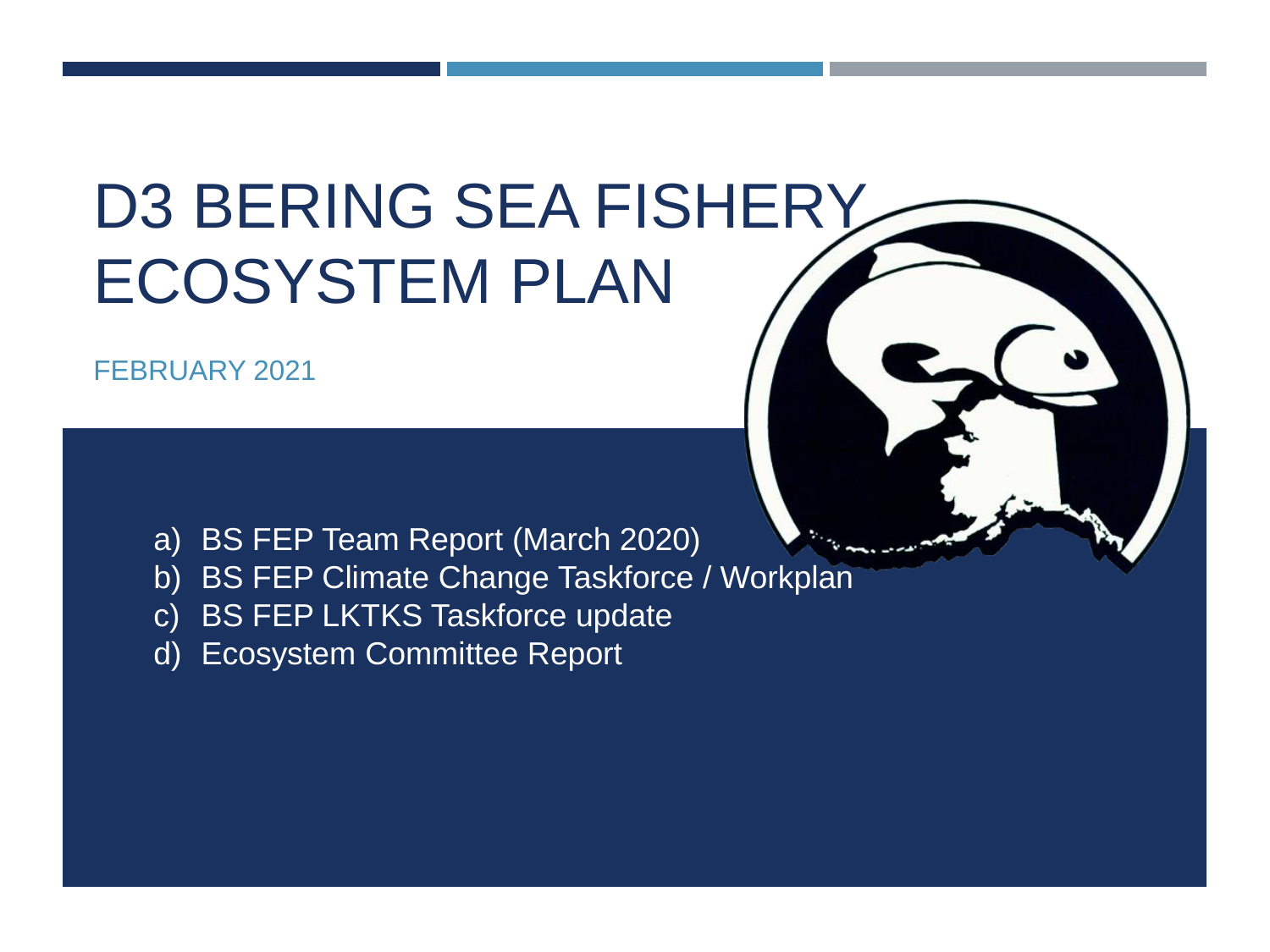## COUNCIL ACTION ON D3

- None required for BS FEP Team or LKTKS Taskforce; any feedback appreciated
- For CCTF, looking for Council to endorse workplan

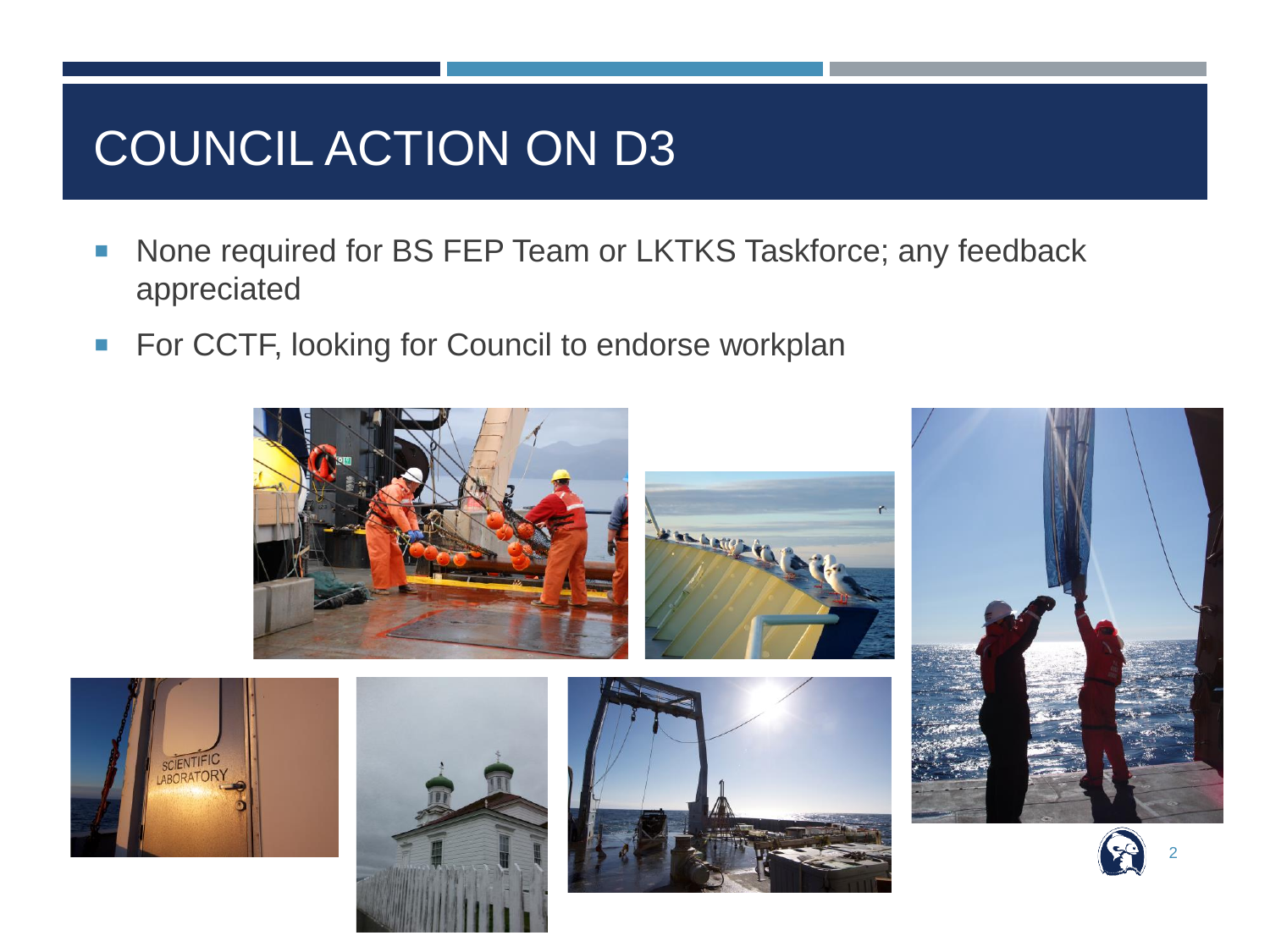



Diana Evans and Kerim Aydin, BS FEP Team Co-Chairs Presentation to the North Pacific Fishery Management Council, February 2021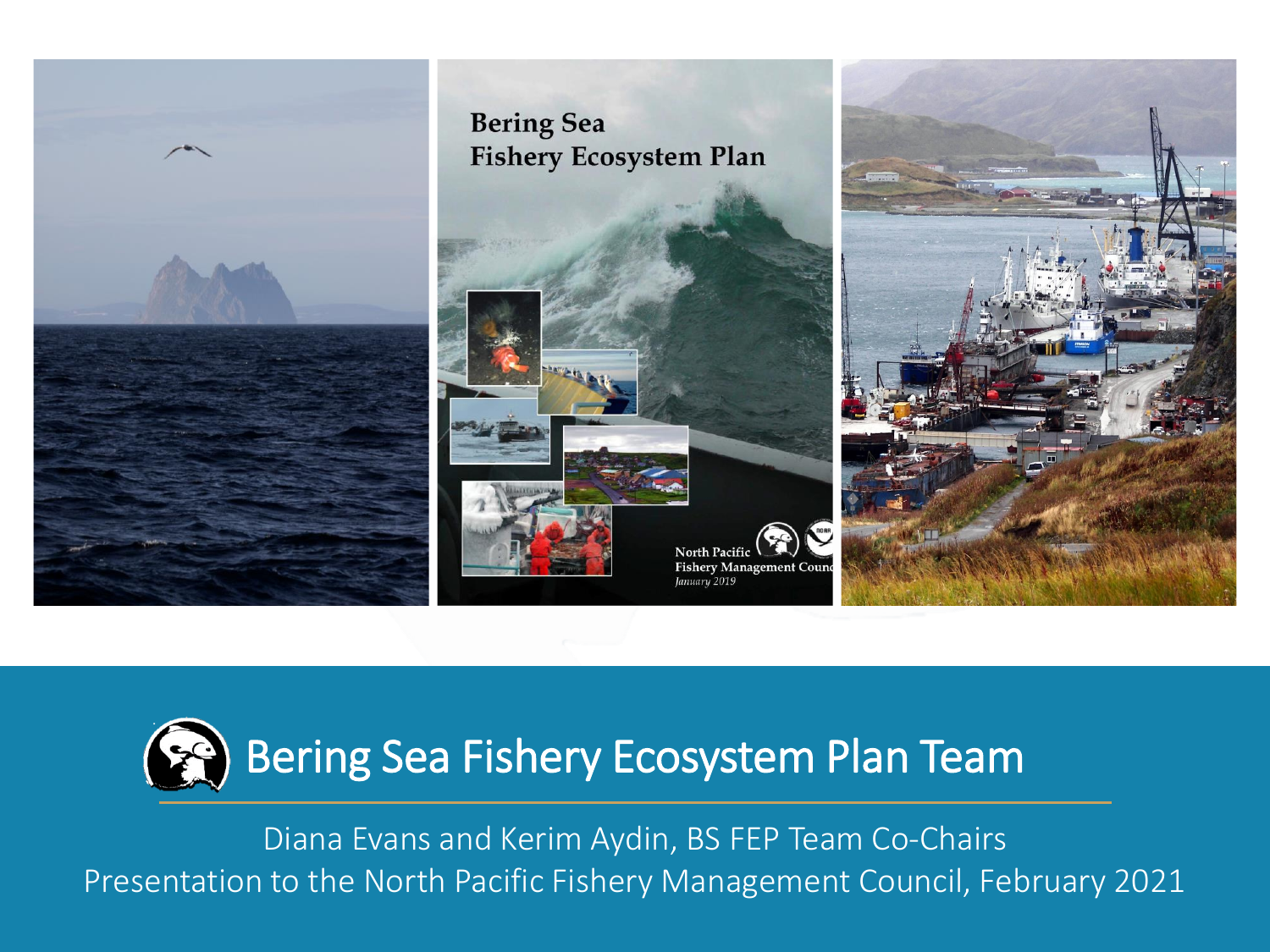## BERING SEA FEP TEAM

- **March 3-5, 2020, at AFSC**
- Second meeting in new role of ongoing FEP management
- Report to Council deferred due to pandemic
- **Agenda structured around tasks** identified in the BS FEP

#### *Members*

- *Kerim Aydin, co-Chair (AFSC REEM)*
- *Mike Dalton (AFSC ESSR)*
- *\*Benjamin Daly (ADFG)*
- *\*Anne Marie Eich (NMFS AKR)*
- *Diana Evans, co-Chair (NPFMC)*
- *Brad Harris (APU)*
- *Jim Ianelli (AFSC SSMA)*
- *Jo-Ann Mellish (NPRB)*
- *Heather Renner (USFWS)*
- *Elizabeth Siddon (AFSC ABL)*
- *\*Phyllis Stabeno (NOAA PMEL)*
- *Ian Stewart (IPHC)*
- *Stephani Zador (AFSC REFM)*
- *Davin Holen (Sea Grant)*

#### *\*unable to attend*



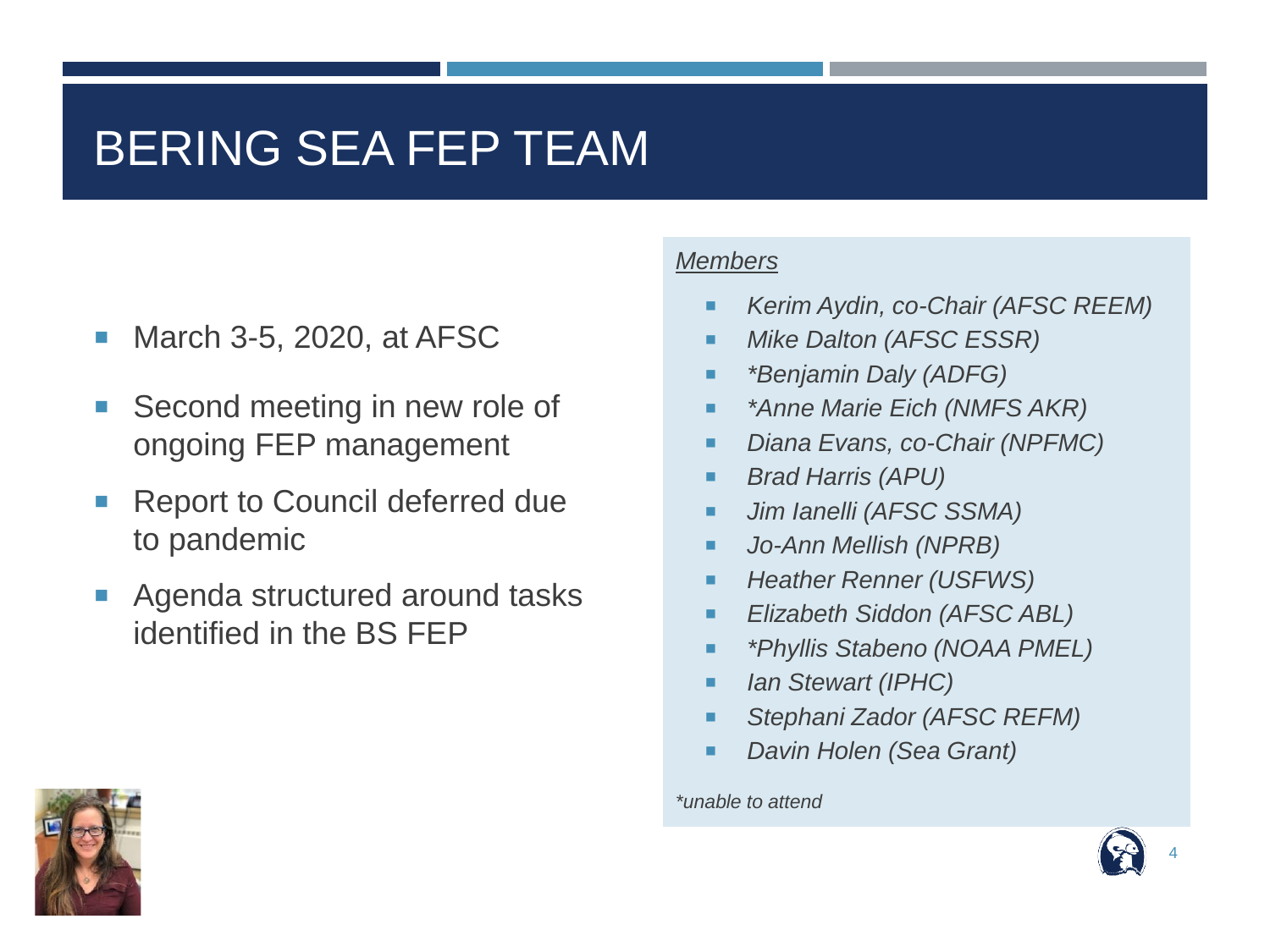## MARCH 2020 BS FEP TEAM MEETING

### **Action Modules**

- **Recommendations provided to** taskforce chairs at the meeting
- **Taskforces have incorporated** that input as they have continued with their work in 2020
- *In written report*

### **Other FEP Meeting topics**

- Development of Ecosystem Health Report Card
- Research priorities
- Track uptake of FEP concepts and info

5

 Website / communications products



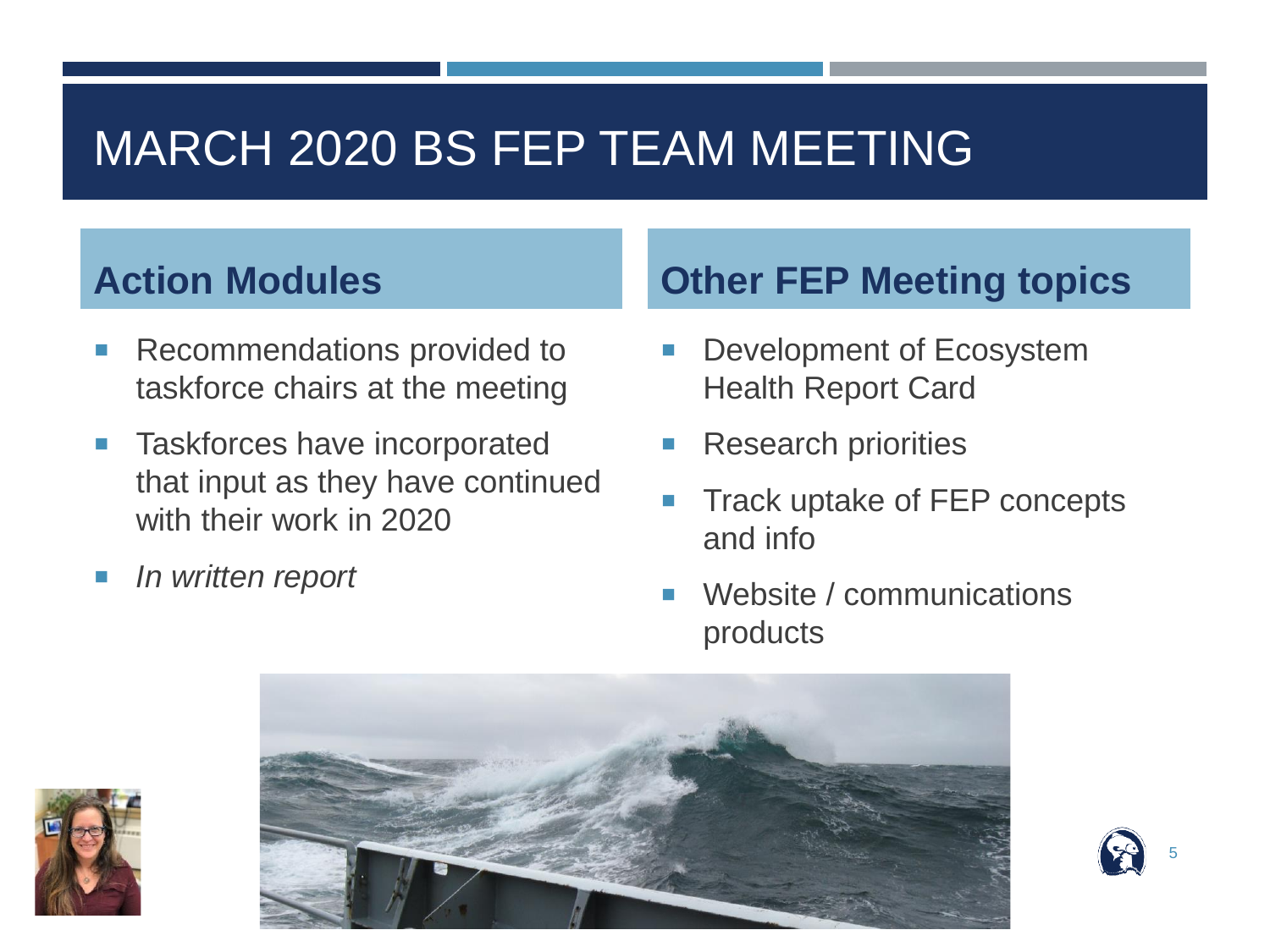## BS FEP TEAM RESEARCH PRIORITIES

- SSC had requested Plan Teams input on 3-4 research priorities to compile their comprehensive review
- **FEP Team wanted to reflect priorities from the action modules**
- Team's three recommended priorities:
	- **LK and TK data collection.**
	- Climate change: Develop predictive tools to inform management options related to resilience and adaptation.
	- Conduct an assessment of the Council's Bering Sea management with respect to EBFM best practices.



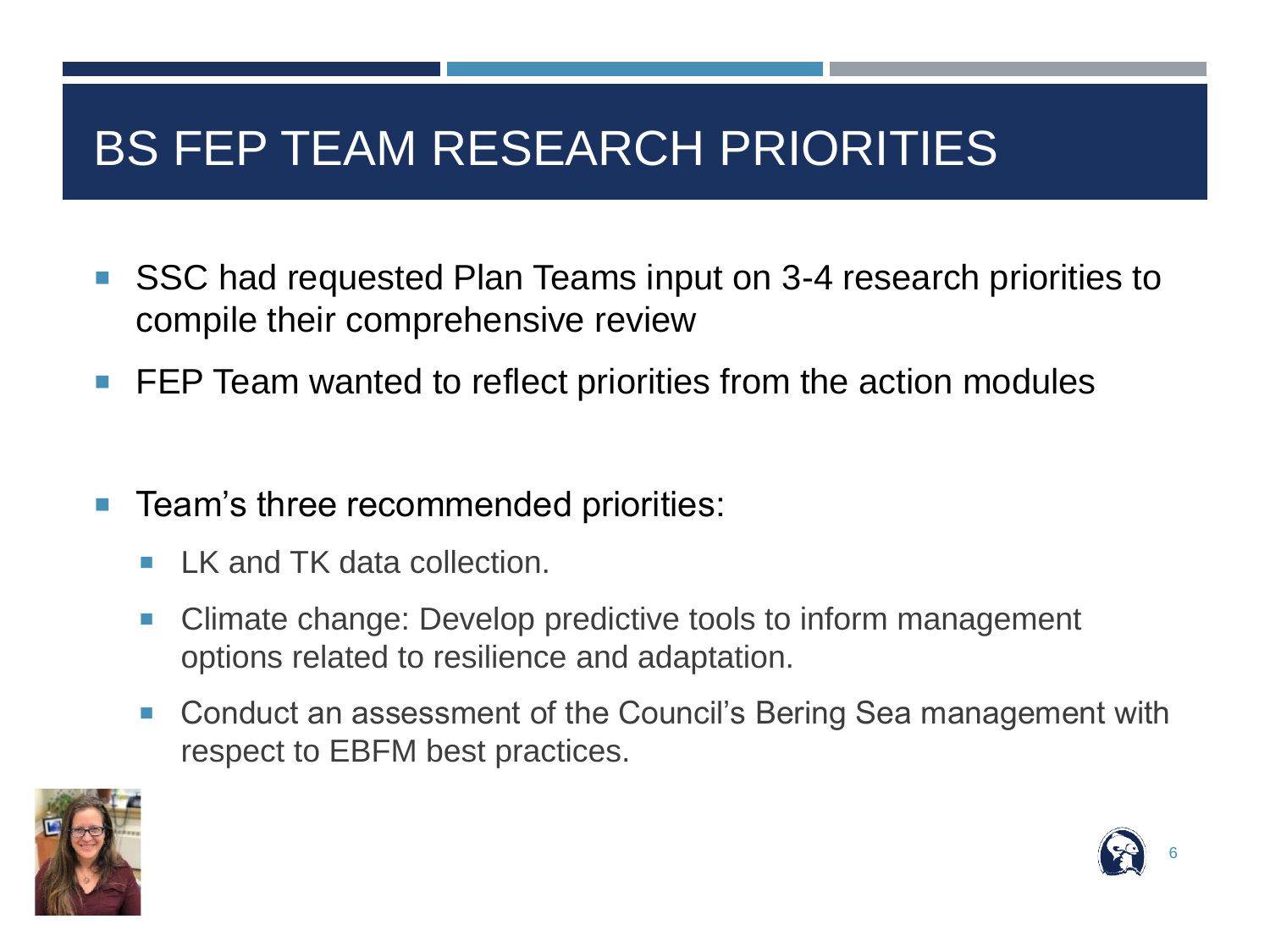## ECOSYSTEM HEALTH REPORT CARD

- 2019 Team recommended reorganizing Council ecosystem products to pull strategic and longer-term indicators of change into a new report
- Organized around BS FEP's ecosystem goals and objectives
- FEP Team workgroup (led by Ebett Siddon) developing an initial framework
- **Intent: will be developed/reviewed in partnership with Plan Teams,** ESR team, SSC, Ecosystem Committee, Council process generally



Ecosystem Status Report 2019





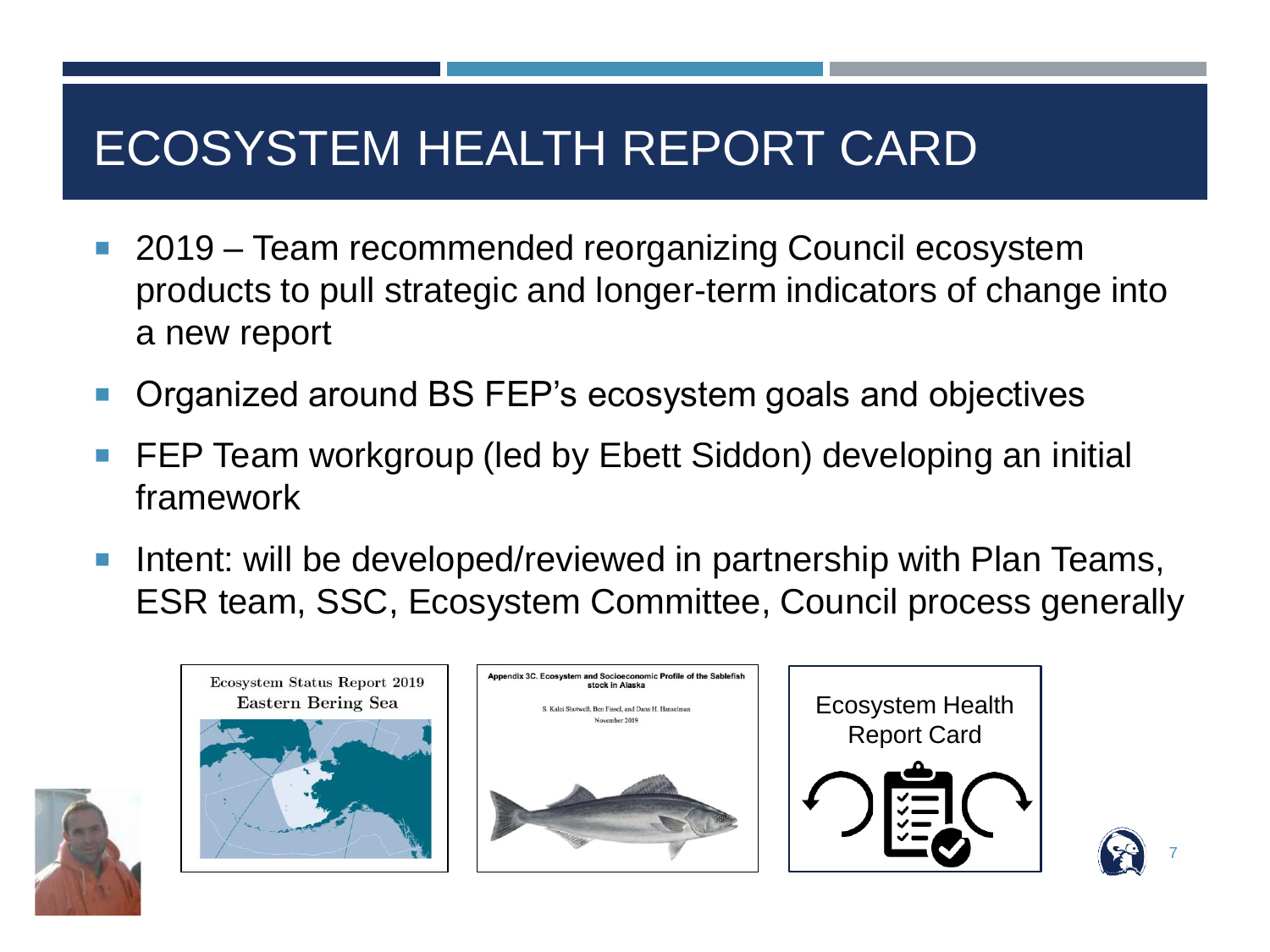## ECOSYSTEM HEALTH REPORT CARD

Ecosystem Status Report 2019 **Eastern Bering Sea** Appendix 3C. Ecosystem and Socioeconomic Profile of the stock in Alaska S. Kalei Shotwell, Ben Fissel, and Dana H. Hanselma

Annual tactical management decisions (status of stocks, risk tables, resulting quotas)

Bering Sea Ecosystem Health Report Card

- Outcomes of whole process for strategic review
- Links to CCTF/ climate forecasting

■ 2020 work-ongoing: broad review of indicators, by FEP objective



| <b>FEP</b><br>Ecological communi communit<br><b>Objective</b> |    | condition structure | comm.<br>pop. struct. function | ecosystem m | ecosyste eutrop<br>structure n | hicatio cond./ | habitat<br>struct. | physi<br>cal | pollution n | populati<br>on<br>conditio n | populatio pop.<br>structure . cond. Total | /comm d | Gran |
|---------------------------------------------------------------|----|---------------------|--------------------------------|-------------|--------------------------------|----------------|--------------------|--------------|-------------|------------------------------|-------------------------------------------|---------|------|
| <b>Total</b><br><b>indicators</b>                             | 15 |                     |                                |             | 13                             |                |                    |              |             |                              | 12                                        |         | 95   |